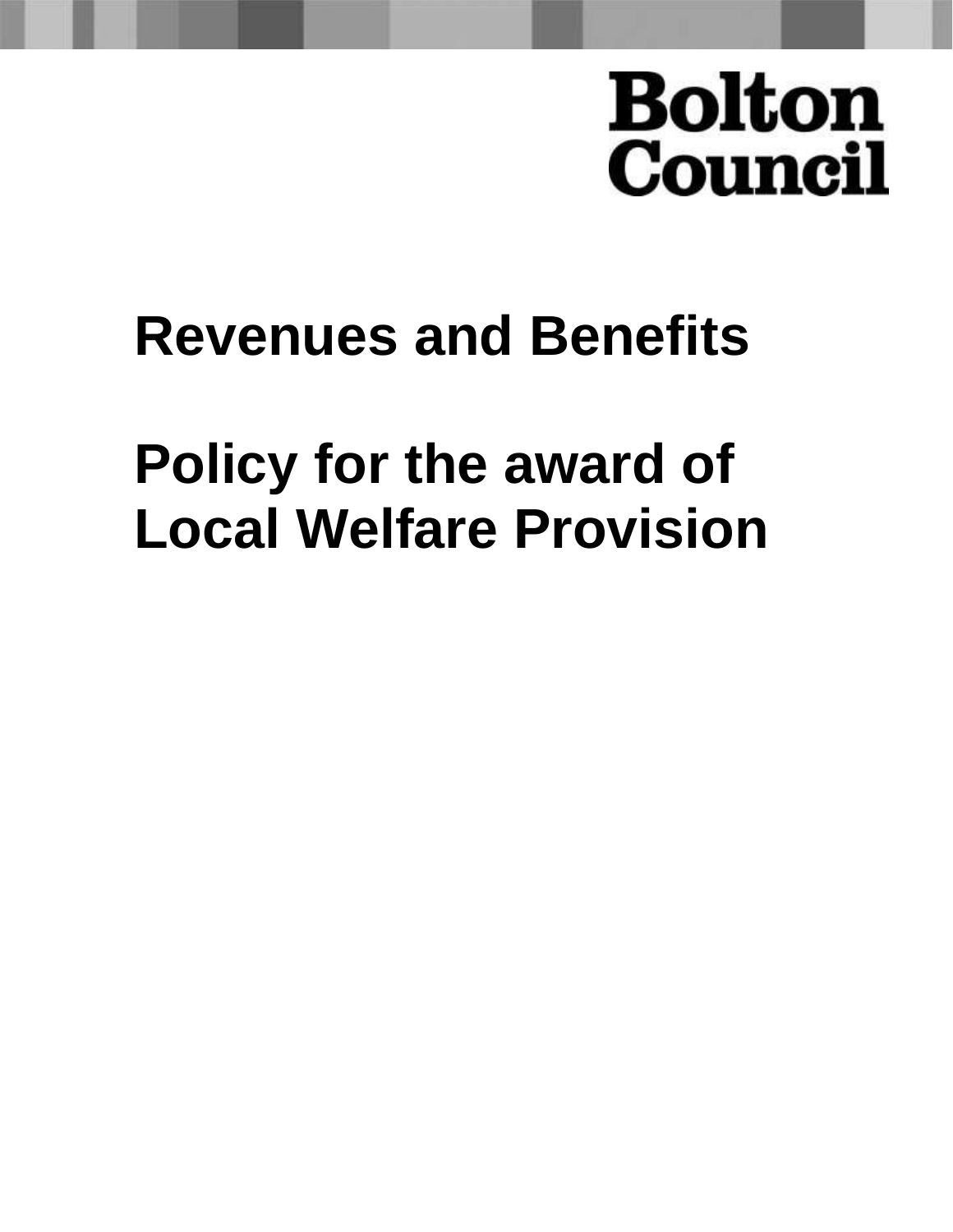#### **Contents**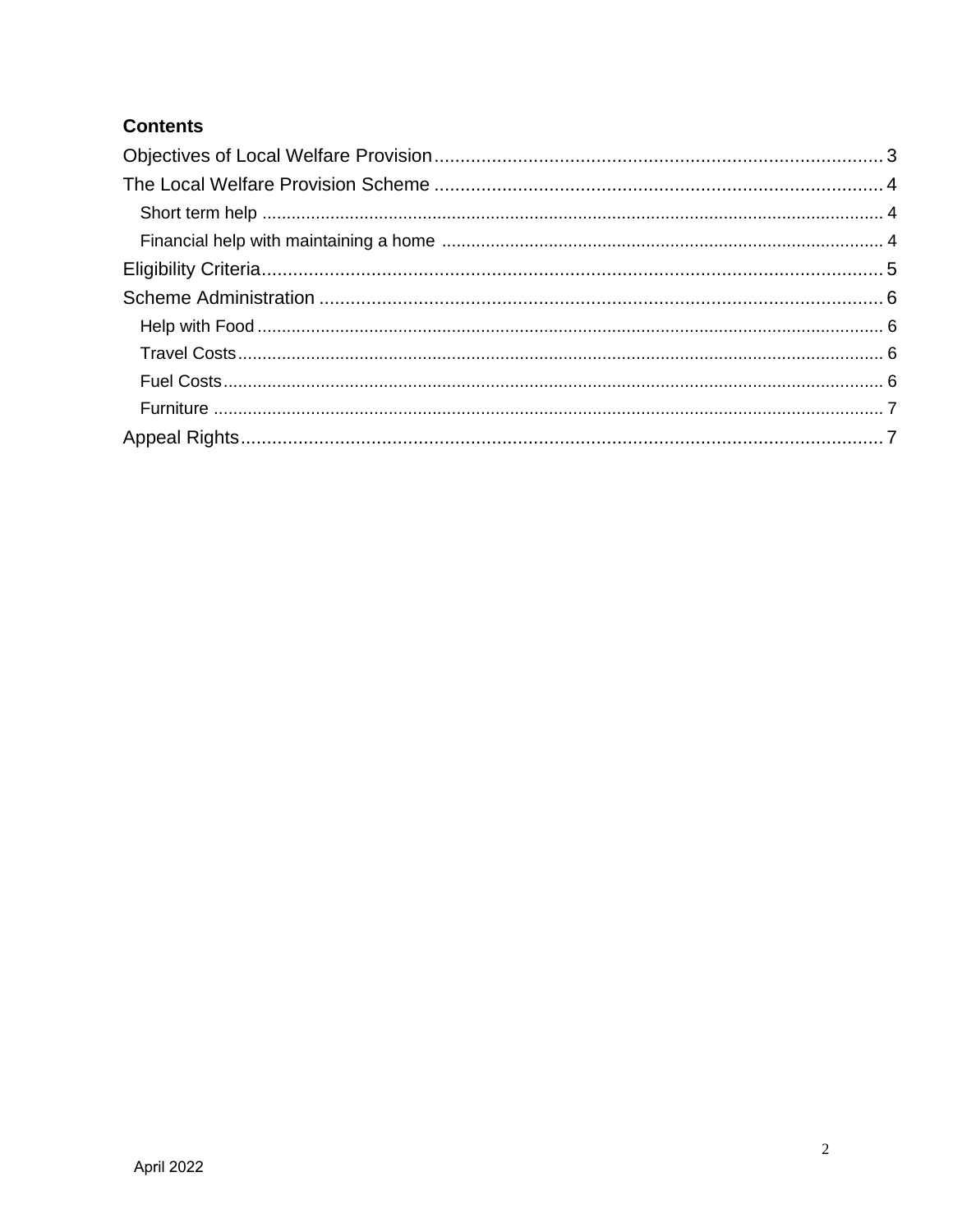<span id="page-2-0"></span>The purpose of this policy is to specify how the Revenues and Benefits Service will operate the scheme and to indicate some of the factors that will be considered when deciding if a Local Welfare Provision (LWP) award can be made.

### **1. Objectives of Local Welfare Provision**

1.1 The Revenues and Benefits Service treats all customers that make an application for a Local Welfare Provision award fairly. Each application will be considered strictly on its own merits.

1.2 Our objectives are in line with Council's priorities, in particular to reduce inequalities by protecting the most vulnerable in Bolton by:

- Safeguarding people's housing/tenancies
- Sustaining vulnerable households
- Preventing homelessness
- Alleviating poverty
- Encouraging and sustaining employment
- Helping residents to help themselves
- Keeping families together
- Supporting the vulnerable in the local community
- Helping people through personal crises and difficult events
- Supporting young people in the transition to adult life

1.3 The purpose of the LWP scheme in Bolton is to assist vulnerable people in the Bolton community in meeting their needs for subsistence or financial support where they have a short term immediate need. Support will also be provided to help residents maintain their independence in the community.

1.4 To ensure LWP is awarded to those in the greatest need the scheme includes a means test. Those customers that are determined to have sufficient income, savings or access to suitable credit will not be eligible for LWP.

1.5 In addition to LWP, Bolton Council administers Discretionary Housing Payments and a Local Council Tax Reduction Scheme. Both these schemes are aimed at helping residents to meet housing costs. LWP will not be used where it is felt a customer's needs will be more appropriately met through one of these schemes.

1.6 The LWP scheme will not award cash payments, support will be provided in the form of goods and services. The Revenues and Benefits Service will work with partner organisations to deliver appropriate goods and services.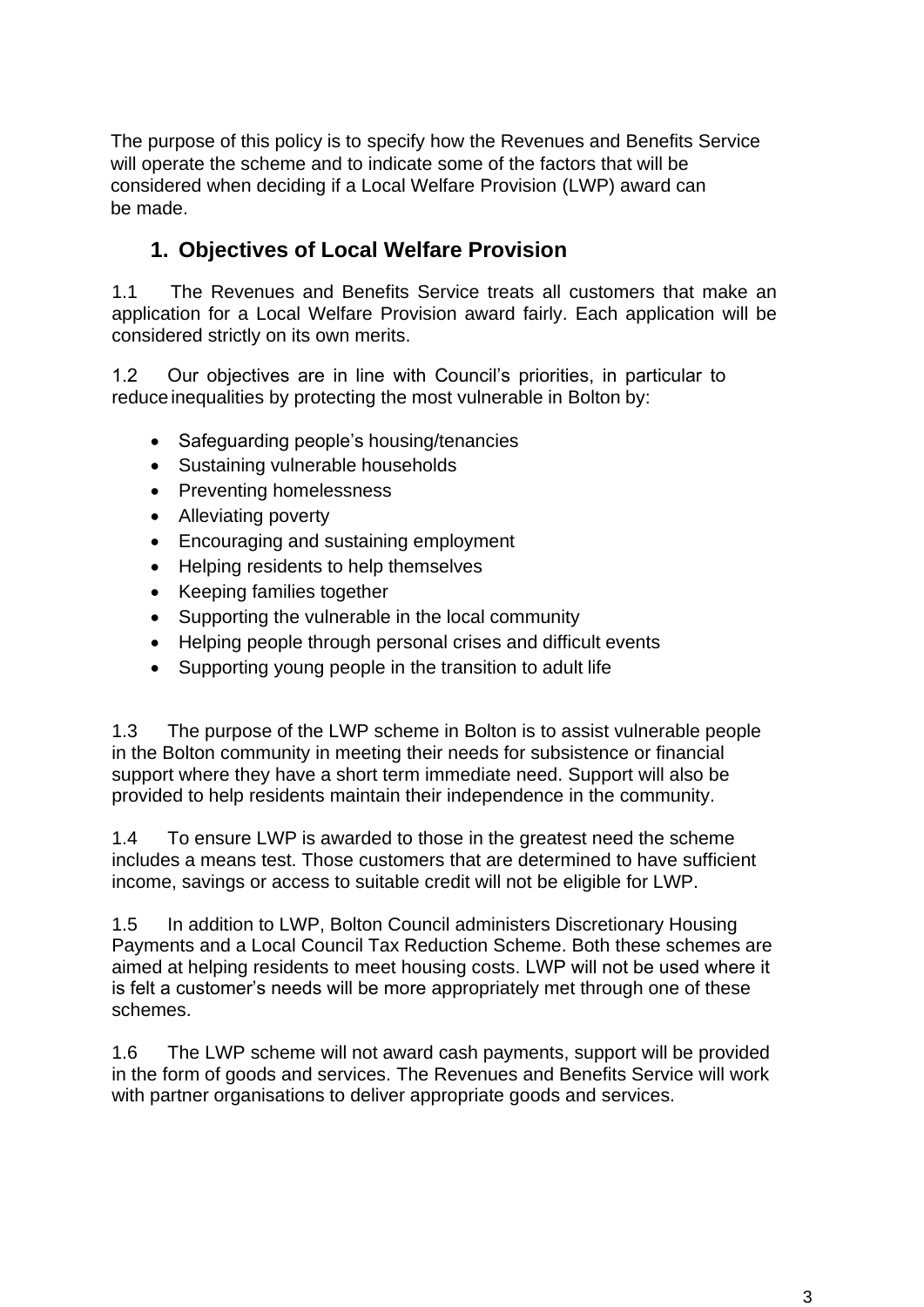## <span id="page-3-0"></span>**2. The Local Welfare Provision Scheme**

<span id="page-3-1"></span>The LWP scheme helps people who need short term help in an emergency and to those who may need financial help to maintain a home.

#### **2.1 Short term help may be available to people who:**

- Have no essential food:
- Need essential goods associated with infants/children;
- Have no heating or light;
- Require help with emergency travel costs;
- Have suffered a major upheaval or disaster.

2.1.1 Awards will not be cash based and the Revenues and Benefits Service will work with partner organisations to deliver appropriate goods and services. Awards may be limited to one in any rolling period of 6 months.

2.1.2 Where appropriate, the applicant will be expected to engage with the council and other relevant agencies to help resolve any major financial issues.

<span id="page-3-2"></span>2.1.3 Failure to engage with the Council may result in the refusal of any further application for support.

#### **2.2 Financial help with maintaining a home may be available to people who:**

- Are leaving long term care;
- Are leaving prison;
- Are fleeing domestic violence;
- Have moved from supported accommodation into independent living

2.2.1 The Revenues and Benefits Service will work with partner organisations to deliver appropriate goods and services such as

- Beds & bedding single & double beds
- Fridges and freezers or fridge-freezer
- Cookers (electric only)
- Washing machines
- Settees
- Chairs
- Carpets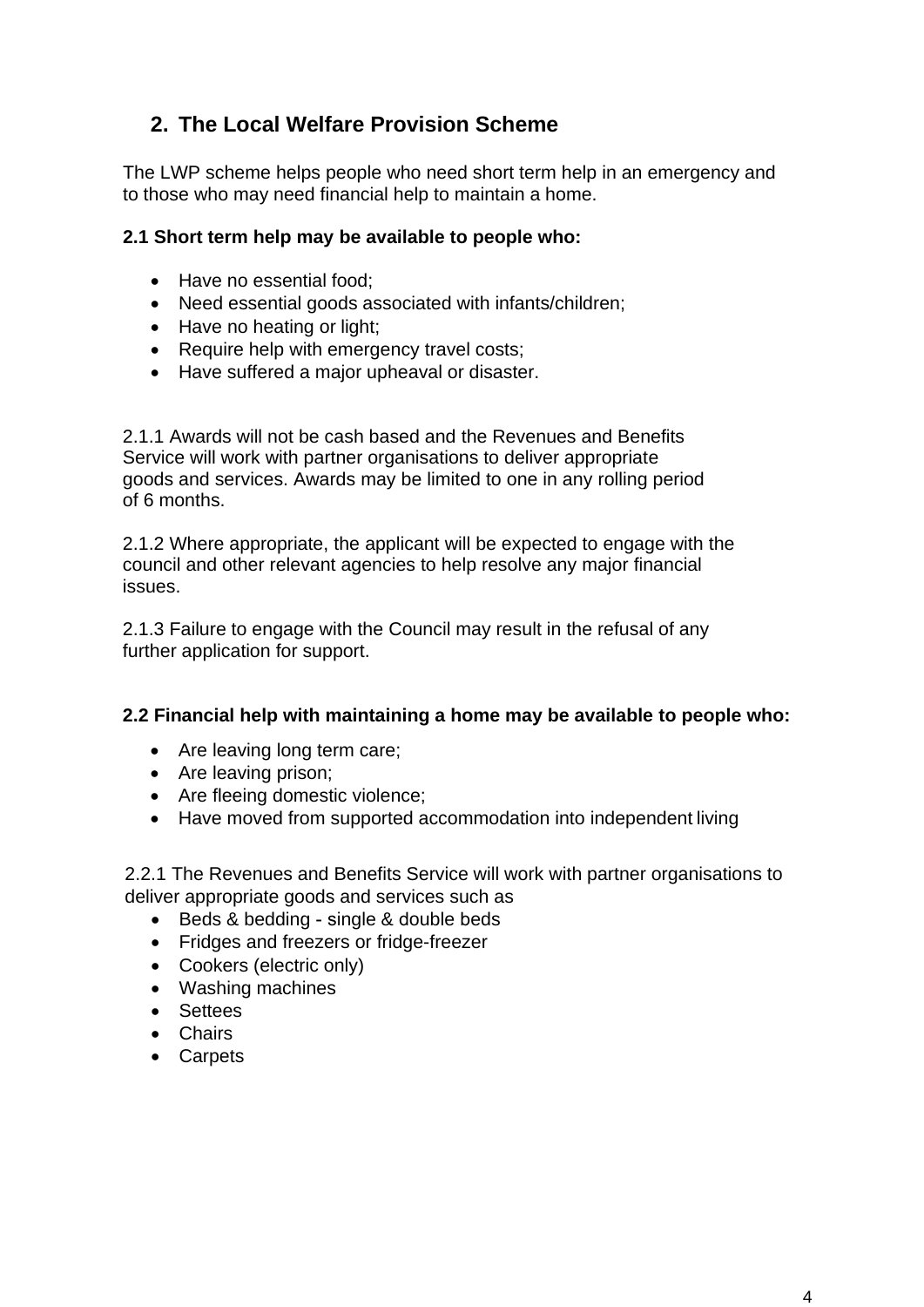## <span id="page-4-0"></span>**3. Eligibility Criteria**

#### **3.1 In all cases, the applicant should be:**

- Aged  $16 +$  and
- Have a local connection

#### **3.2 For short term help or help in a crisis, the applicant must also**

- Not have had an award in the last 6 months
- Have complied with any requirements connected with a previous award

The following people would not be eligible for short term help:

- Residents in care facilities or foster care
- Members of a religious order where they are being maintained
- Prisoners released on temporary licence
- Anyone living at home as a dependent

#### **3.3 For help in maintaining a home, the applicant must also show they need help to**

- Remain in the community, or
- Become established in the community, or
- Require help to ease exceptional family pressure and
- Receive a means tested benefit

Means tested benefits include: - Housing Benefit, Local Council Tax Support, Income Support Income Based Job Seekers Allowance, Income Related Employment Support Allowance, Pension Credit Guarantee, and Universal Credit

## **4. Making an Application**

4.1 The online application form can be accessed using desktop computers, laptops, tablets or by smart phone. However, those customers who are unable to access the internet will be able to make a supported claim by telephone or in the One Stop Shop based, as apporopriate.

4.2 The online application process will also enable customers to receive support from various partner organisations, many of which are active members of the Council's Financial Inclusion Forum.

4.3 Any application received from a third party such as an appointee or representative must have the applicant's consent.

4.4 Repeat applications will only be accepted in exceptional circumstances and will be subject to criteria including the date the last application was made and any failure on the part of the applicant to accept reasonable support and advice as a condition of any previous award.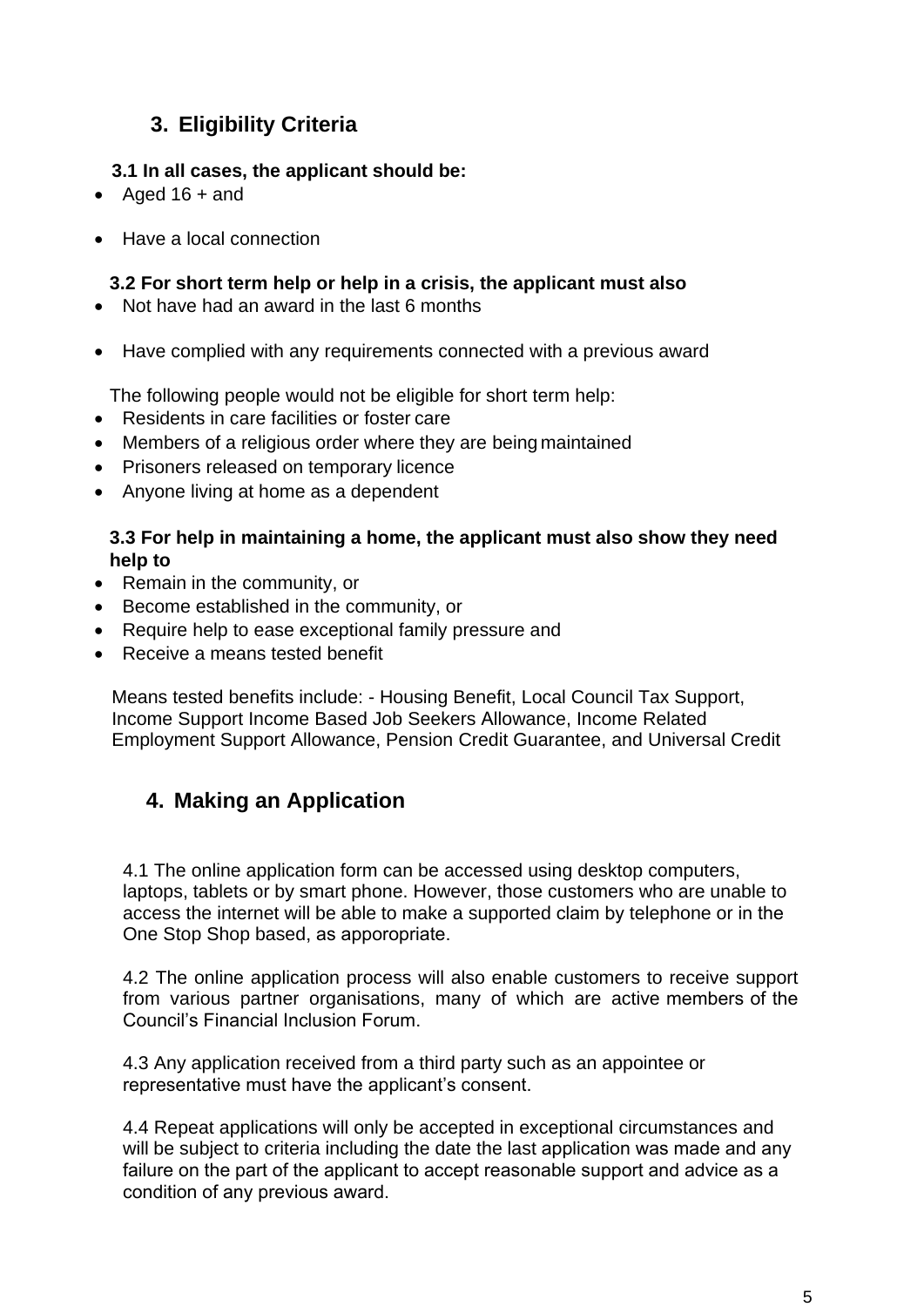## **5. Scheme Administration**

<span id="page-5-0"></span>Applications for short term help in an emergency or crisis will be prioritised so applicants will know when to expect decisions. The Council aim to make decision on food, travel costs and fuel costs on the day of request.

#### **5.1 Help with Food**

<span id="page-5-1"></span>5.1.1The Revenues and Benefits Service works with Urban Outreach (Reg. Charity No. 1044203) to provide food packages.

5.1.2 Food packages can be collected from Urban Outreach at specified times. In exceptional circumstances, a food package may be delivered to the applicant's home. The contents of the food package will be determined by family size. Although food packages will be based on family size, there will be the ability to tailor packages to reasonable customer requirements including vegetarian and halal. Other essential items are available where appropriate including nappies.

5.1.3 The applicant will be notified of the outcome of their application via email, text or phone call.

5.1.4 Food packages are designed to last for 1 week, although it is accepted that in some circumstances it may be necessary to provide repeat packages.

5.1.5 Dependant on customer circumstances, a referral to a partner agency may be appropriate including debt advice, money skills, housing advice and welfare benefit advice.

#### **5.2 Travel Costs**

Help with travel costs will only be provided if it is an emergency and it could not have been anticipated. Tickets will be provided, and no cash will be issued.

#### <span id="page-5-2"></span>**5.3 Fuel Costs**

<span id="page-5-3"></span>Top up payments for gas and electric will be administered by Urban Outreach. The applicant will be notified of the outcome of their application via email, text or phone call and advised to visit Urban Outreach.